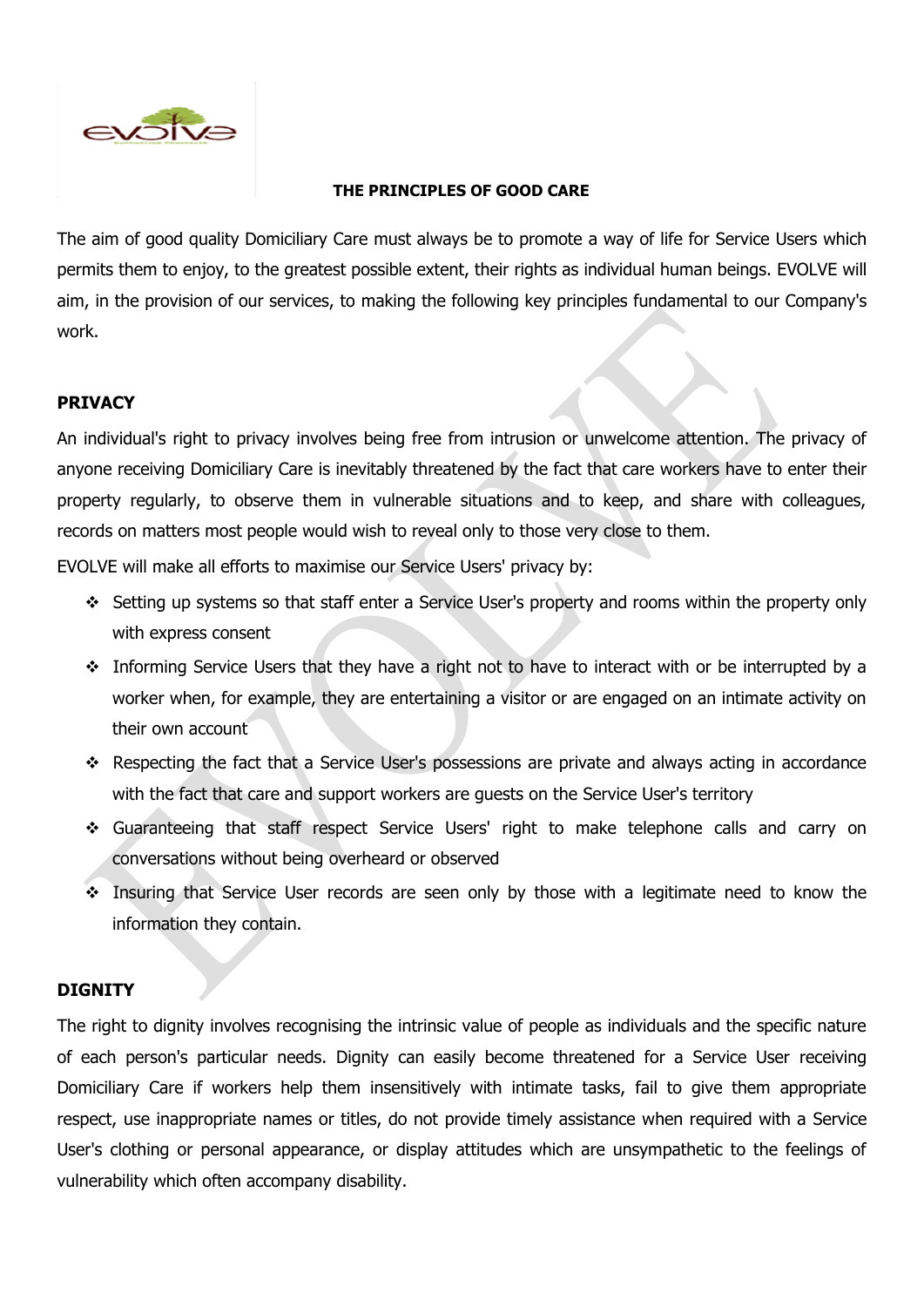EVOLVE will make all efforts to maximise our Service Users' dignity by:

- ❖ Arranging that Service Users who require assistance with bodily tasks such as dressing, bathing and toileting should, as far as possible, be helped by a care worker of their own choice and, if desired, of the sex of their choice
- ❖ Ensuring that Service Users receive the necessary assistance with dressing and maintaining their clothes
- ❖ Offering or accessing help for Service Users with make-up, hairdressing and other elements of their appearance so that they can present themselves as they would wish
- ❖ Helping to minimise Service Users' feelings of inadequacy, inferiority and vulnerability
- ❖ Treating Service Users with the sort of respect which nurtures their personality and individual characteristics, addressing them and introducing them to others in their preferred style, responding to specific cultural demands and requirements, and aiming to maintain relationships which are warm and trusting but appropriate to the relationship of worker to Service User.

# **INDEPENDENCE**

Independence means having opportunities to think, plan, act and take sensibly calculated risks without continual reference to others. Service Users have, by definition, relinquished some of their independence by the very fact of asking for personal help and have accepted that their situation inevitably involves a degree of dependence on others. It is therefore important that the Support Workers provide Service Users with discreet support and encouragement to stay in control of as many of the remaining aspects of their lives as possible.

EVOLVE will make all efforts to maximise our Service Users' independence by:

- ❖ Helping Service Users to manage for themselves where possible rather than becoming totally dependent on others
- ❖ Encouraging Service Users to take as much responsibility as possible for their own healthcare and medication
- ❖ Involving Service Users fully in planning their own care, devising and implementing their care plans and managing the records of care
- ❖ Working with carers, relatives and friends of Service Users to provide as continuous a service as is feasible
- ❖ Creating a climate in the delivery of care and fostering attitudes in those around a Service User which focus on capacities rather than on disabilities.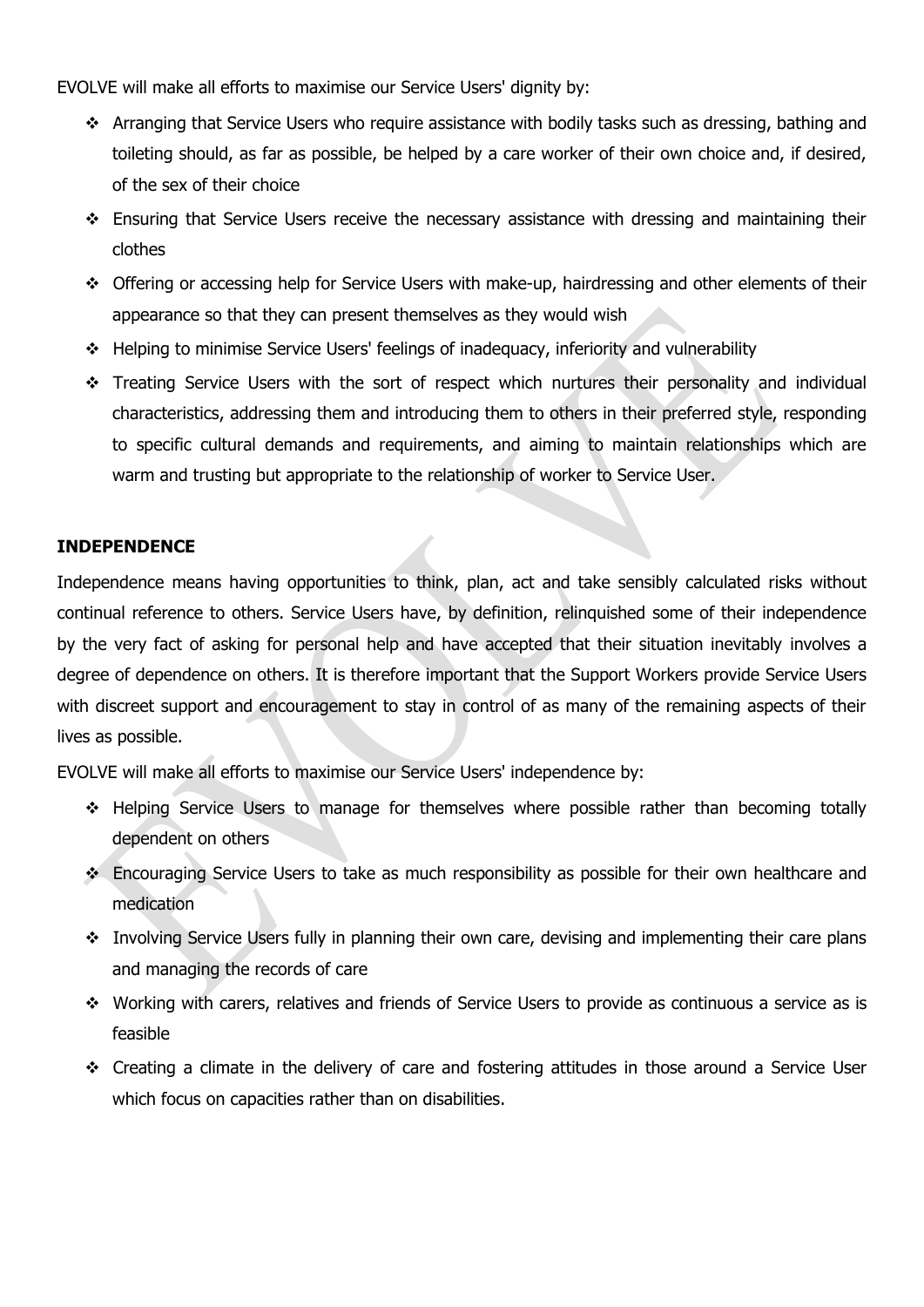# **SECURITY**

In providing services to people with disabilities there is a difficult balance to be struck between helping them to experience as much independence as possible and making sure that they are not exposed to unnecessary hazards. Taking care of the security of Service Users therefore means helping to provide an environment and support structure which offers sensible protection from danger, and comfort and readily available assistance when required. Service Users who have accepted Domiciliary Care have at least implicitly recognised their concern for a degree of security but this should not be interpreted as a demand for a totally safe or risk-free lifestyle; taking reasonable risks can be interesting, exciting and fun, as well as necessary.

EVOLVE will make all efforts to respond to our Service Users' need for security by:

- ❖ Ensuring that help is tactfully at hand when a Service User needs or wishes to engage in any activity which places them in situations of substantial risk
- ❖ Helping to create a physical environment which is free from unnecessary sources of danger to vulnerable people or their property
- ❖ Carrying out thorough risk assessments in relation to premises, equipment and the activities of the Service User who is being helped
- ❖ Advising Service Users about situations or activities in which their disability is likely to put them or their property at risk
- ❖ Checking that the staff of the Company are well selected, trained and briefed to provide services responsibly, professionally and with compassion and never to exploit their positions to abuse Service Users.

# **CIVIL RIGHTS**

Disability almost invariably has the effect of restricting people's exercise of their civil rights by limiting access to public services, facilities and opportunities for participation.

EVOLVE has limited powers to correct this tendency, but nevertheless, EVOLVE will make all efforts to respond to our Service Users' need to continue to enjoy their civil rights by:

- ❖ Helping Service Users to decide whether they wish to participate in elections, accessing for them information on their democratic options, and either providing or obtaining any assistance that they need to vote
- ❖ Helping Service Users to make use of as wide a range as possible of public services such as libraries, education and transport
- ❖ Encouraging Service Users to make full use of health services in all ways appropriate to their medical, nursing and therapeutic needs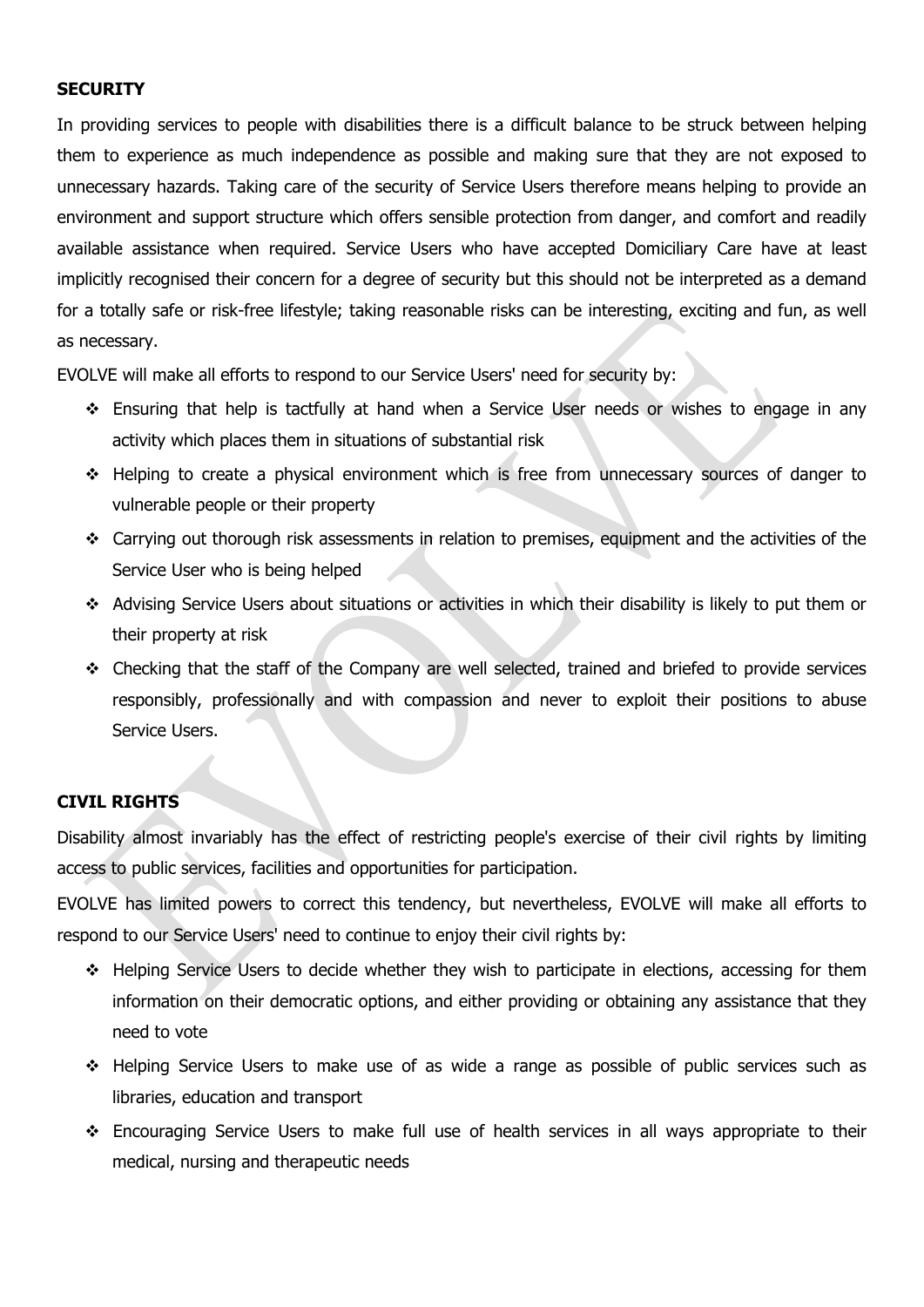- ❖ Providing easy access for Service Users and their friends, relatives and representatives to complain about or give feedback on services
- ❖ Providing support to Service Users in their participating as fully and diversely as they wish in the activities of their communities through voluntary work, religious observance, involvement in associations and charitable giving.

## **DIVERSITY**

Diversity is now the most frequently used term for the value which encapsulates giving every service user equal opportunities irrespective of ethic background, language, culture, faith, gender, age, sexual orientation or any other lifestyle feature which might be a pretext for discriminatory attitudes or behaviour, and respecting and welcoming the varied contributions individuals can make precisely because of their differences. and is implied throughout the Essential Standards of Quality and Safety, which require agencies to have a policy on the provision of non-discriminatory practice and to incorporate antidiscriminatory practice and cultural awareness into induction courses.

EVOLVE should express its commitment to diversity by:

- ❖ Positively communicating to its Service Users that their diverse backgrounds enhance the worth of the community
- ❖ Respecting the ethnic, cultural and religious practices of its Service Users as expressed in their behaviour, relationships or domestic environments
- ❖ Ensuring that negatively discriminatory behaviour by staff is not allowed or when it occurs is speedily corrected
- ❖ As far as possible accommodating individual Service User's eccentricities and idiosyncrasies without negative comment
- ❖ Helping Service Users to celebrate events, anniversaries or festivals which are important to them as individuals.

## **CHOICE**

Choice, defined as "the opportunity to select independently from a range of options", is often constrained by disability and dependence on others, but Care Companies and Support Workers need to ensure that these limitations are not increased by the way they organise and provide care.

EVOLVE will make all efforts to, within its limitations respond to our Service Users' need for choice by:

- ❖ Resisting patterns of service delivery which lead to compulsory timings for activities like getting up and going to bed
- ❖ Managing and scheduling services so as to respond as far as possible to Service Users' preferences as regards the staff with whom they feel most comfortable